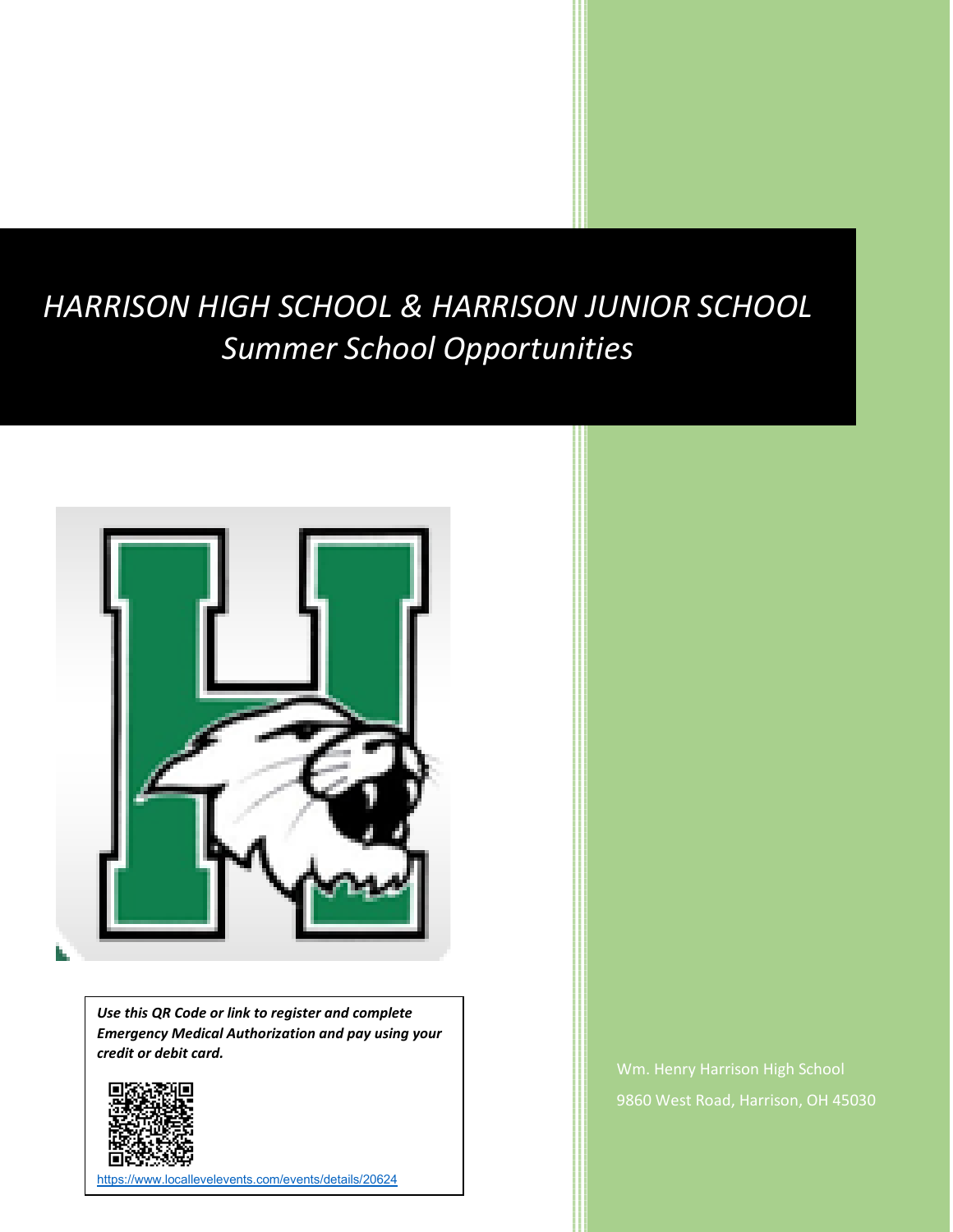# *General Information for Academic Sessions*

|                      | 9860 West Rd.<br>Harrison, OH 45030                                                                                                 |  |  |
|----------------------|-------------------------------------------------------------------------------------------------------------------------------------|--|--|
| Equipment<br>Needed: | Access to the Internet and Microsoft Teams<br>School issued devices (laptops) are available.                                        |  |  |
| Dates:               | Academic Session: June 13th – July 1st, 2022<br>(High School and Junior High Courses)                                               |  |  |
| Time:                | In-Person Courses: 8:00am - 12:00 noon (Monday through Friday)                                                                      |  |  |
|                      | English $9/$ Geometry: $8:00am - 10:00am$<br>English $10 /$ Algebra: $10:am - 12:00pm$<br>$\blacksquare$                            |  |  |
|                      | Online Students: Must log on for a minimum of 2 hours each day per enrolled<br>course                                               |  |  |
| Cost:                | <b>SLSD</b> Resident:<br>\$150.00 per full year academic class or per Junior School student<br>\$75.00 per one semester only credit |  |  |
|                      | Non-Resident:<br>\$250.00 per full year academic class or per Junior School student<br>\$150.00 per one semester only credit        |  |  |
|                      | *** ONLINE PAYMENT IS PREFFERED***                                                                                                  |  |  |
|                      | If you can't pay by credit or with debit card, contact school for payment code to complete registration                             |  |  |
|                      | Please make all checks payable to <b>Southwest Local Schools</b><br>No refunds will be given after the registration deadline        |  |  |
|                      | Academic Course Offerings from Edgenuity online:                                                                                    |  |  |

| Algebra $1(.5 \text{ credit} - 1 \text{ credit})$         | US History (.5 credit – 1 credit) American Government (.5 credit – 1 credit)    |
|-----------------------------------------------------------|---------------------------------------------------------------------------------|
| Algebra $2(.5 \text{ credit} - 1 \text{ credit})$         | Modern World History $(.5 \text{ credit} - 1 \text{ credit})$                   |
| $Geometry (.5 credit - 1 credit)$                         | Art History 1 (.5 credit)                                                       |
| $Biology (0.5 credit - 1 credit)$                         | Health (.5 credit)                                                              |
| Physical Science $(.5 \text{ credit} - 1 \text{ credit})$ | Intro to Art (.5 credit)                                                        |
| Physical Geology $(.5 \text{ credit} - 1 \text{ credit})$ | Financial Math $(.5 \text{ credit} - 1 \text{ credit})$                         |
| English 9, 10, 11, 12 (.5 credit $-1$ credit)             | Mathematical Models with Applications $(0.5 \text{ credit} - 1 \text{ credit})$ |
| Financial Literacy (.5 credit)                            | US History $(.5 \text{ credit} - 1 \text{ credit})$                             |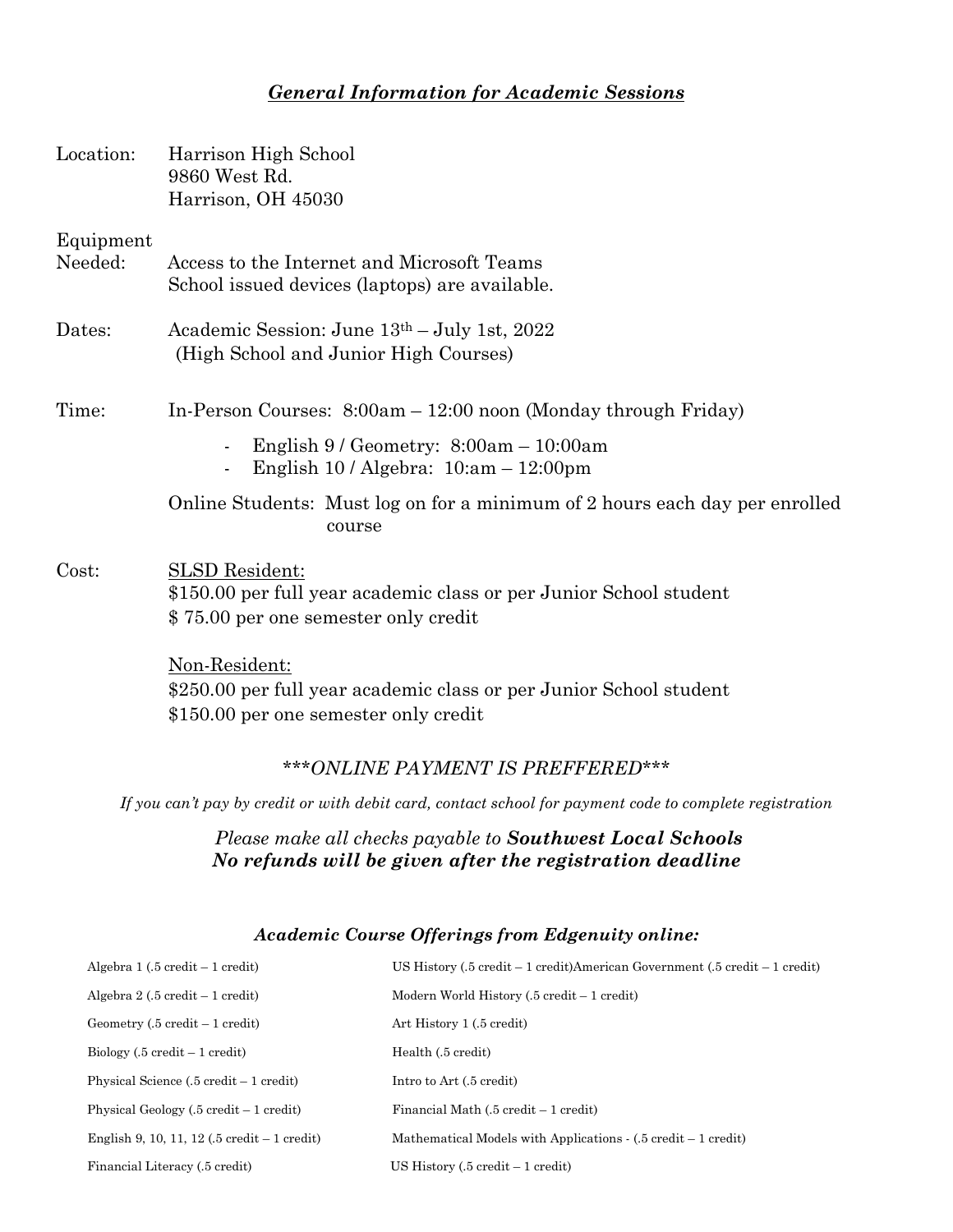## *General Information for Physical Education*

The P.E. sprint class will meet eight hours each day from 8:00am until 4:00pm for only **nine** days. Students should **pack a lunch**. Additional **water and sunscreen** is also helpful. Class size will be limited to the first 45 students that submit their registration and pay tuition.

| Location:            | Harrison High School (Miami Whitewater Park if applicable)                                      |  |  |
|----------------------|-------------------------------------------------------------------------------------------------|--|--|
| Equipment<br>Needed: | Gym Shoes, Exercise Attire                                                                      |  |  |
| Dates:               | Summer P.E. – Monday, 6/13/22 – Thursday, 6/23/22                                               |  |  |
| Time:                | $8:00am - 4:00pm$ (with a break for lunch)                                                      |  |  |
| Cost:                | <b>SLSD</b> Resident:<br>\$140.00 for Summer P.E.<br>$$240.00$ for Summer P.E.<br>Non-Resident: |  |  |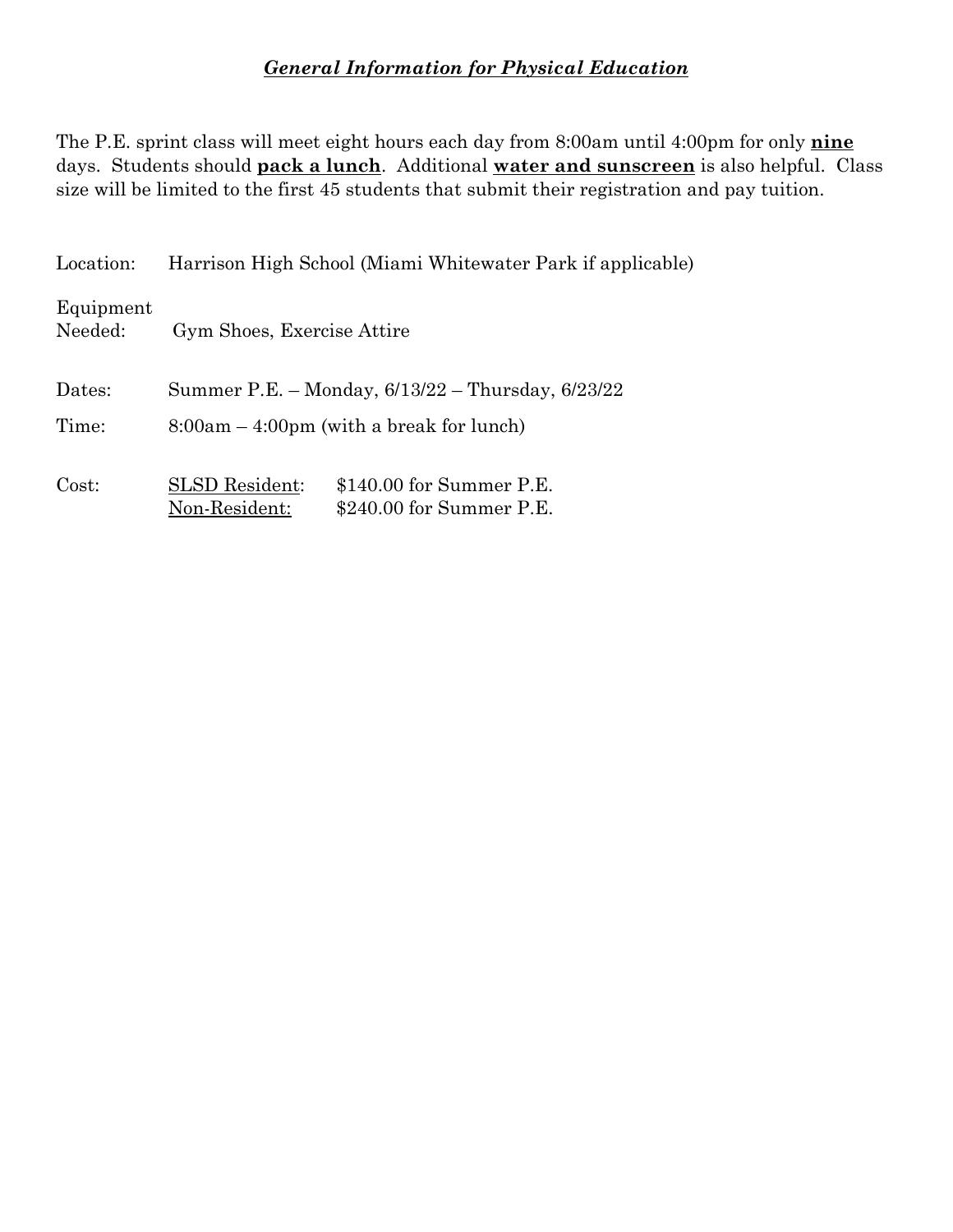Special Notes:

- Graduation All students who complete their required graduation credits during the summer school session will be invited to participate in the summer graduation ceremony inAugust.
- All classes will meet June 13th thru July 1st.
- *Academic Session: coursework must be complete by July 1st (unless otherwise approved for an extension by an administrator)*
- Registration forms are available from Monday through Friday inthe High School Main Office or online on the High School Guidance website.
- Registration begins Monday, May 2<sup>nd</sup>.
- Summer P.E. registration deadline is Friday, June 10<sup>th</sup>.
- Academic Session registration deadline is Friday, June 10th.
- Classes will be filled on a first-come, first-served basis.
- All questions about the Summer School program should be directed to:
	- o HighSchool-Mr. Kris Niehaus, Asst.Principalat (513) 728-8429

- Mrs. Beth Jackson, Secretary. at (513) 728-8425

o Junior School – Guidance Office at (513) 367-4831

Mr. Chris Johnson at (513) 367-4831

\*\*\*\*\*\*\*\*\*\*\*\*\*\*\*\*\*\*\*\*\*\*\*\*\*\*\*\*\*\*\*\*\*\*\*\*\*\*\*\*\*\*\*\*\*\*\*\*\*\*\*\*\*\*\*\*\*\*\*\*\*\*\*\*\*\*\*\*\*\*\*\*\*\*\*\*\*\*\*\*\*\*\*\*\*\*\*\*\*\*\*\*\*\*\*\*\*\*\*\*\*\*\*\*

#### *A completed application should include the following:*

\_ Registration Form

\_EmergencyMedicalForm

Rules signed by parent and student

*Use this QR Code or link to register and complete Emergency Medical Authorization and pay using your credit or debit card.*



//www.locallevelevents.com/events/details/20624

Payment **ONLINE (PREFERRED)**, cash, check, or money order

*\*Please make all checks payable to Southwest LocalSchools*